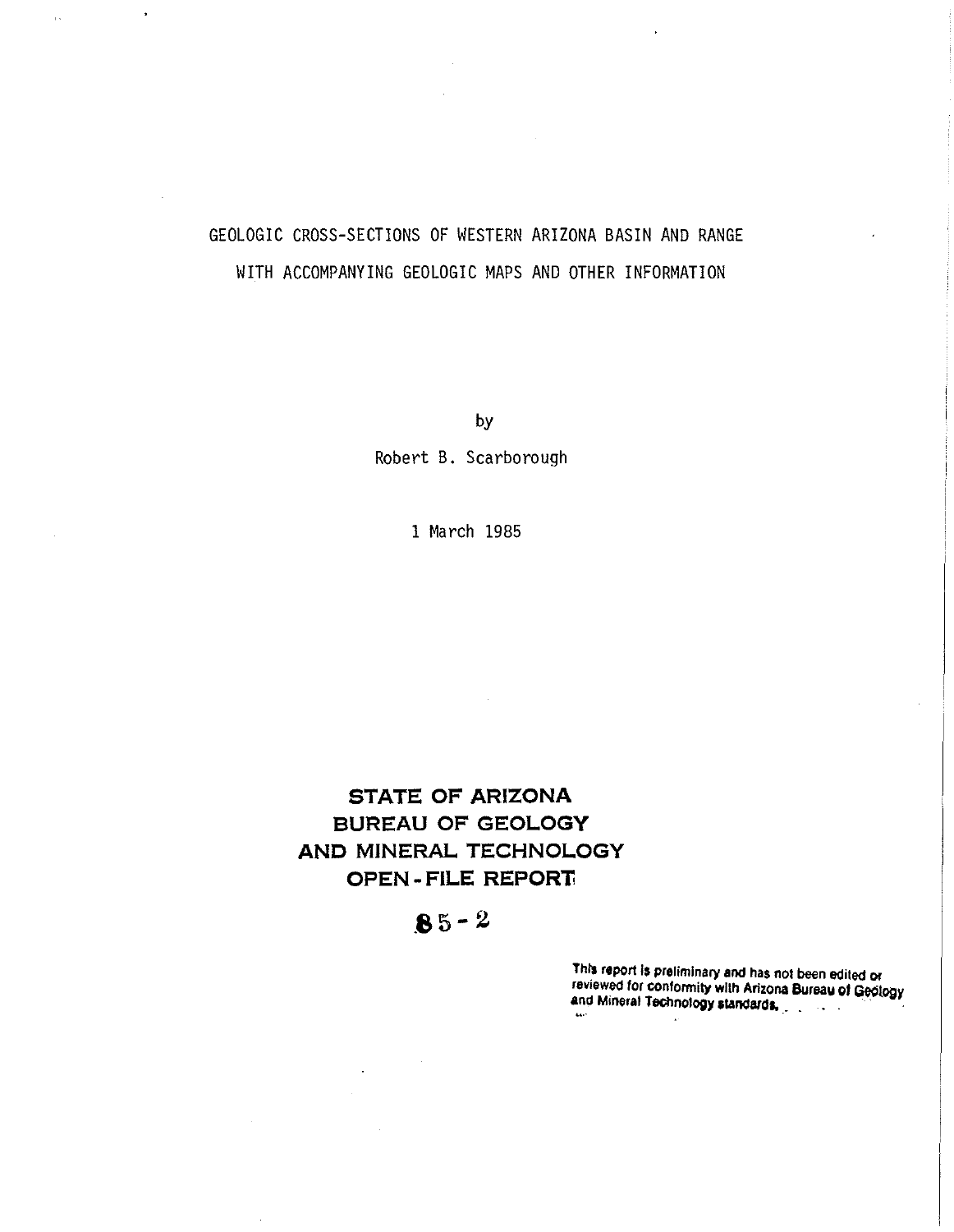### GEOLOGIC CROSS-SECTIONS OF WESTERN ARIZONA BASIN AND RANGE, WITH ACCOMPANYING GEOLOGIC MAPS AND OTHER INFORMATION

by

#### Robert B. Scarborough

These cross-sections and maps fulfill part of a project for the U.S. Geological Survey under cooperatiue agreement NO. 14-08-001-A-0092 (Geologic Characterization of the Basin and Range Province), as a means of characterizing the surface and subsurface geology of western Arizona, ultimately as an aid to better understand regional hydrology. The northeast-trending cross sections (AT-1 to AT-20) were constructed, with some modifications, along alternate cross-section lines drawn by Carl Richardson (Arizona Geological Society Digest,  $v. 10$ ,  $p. 1-6$ ), with a vertical exaggeration of  $10x.$  The downvalley **cross-sections (AL-l to AL-15) were constructed to approximate valley-center**  conditions. The constructions utilized all available recent geological literature as shown on reference sheets 26-35. Comparison of Mr. Richardson's **geologic interpretations with those of the present report** *are* **some indication of**  the data accumulated in the past decade since his were open-filed.

New geologic work in the region has disclosed the presence of two geologic events that have-juxtaposed unlike terranes along low angle faults, Cretaceous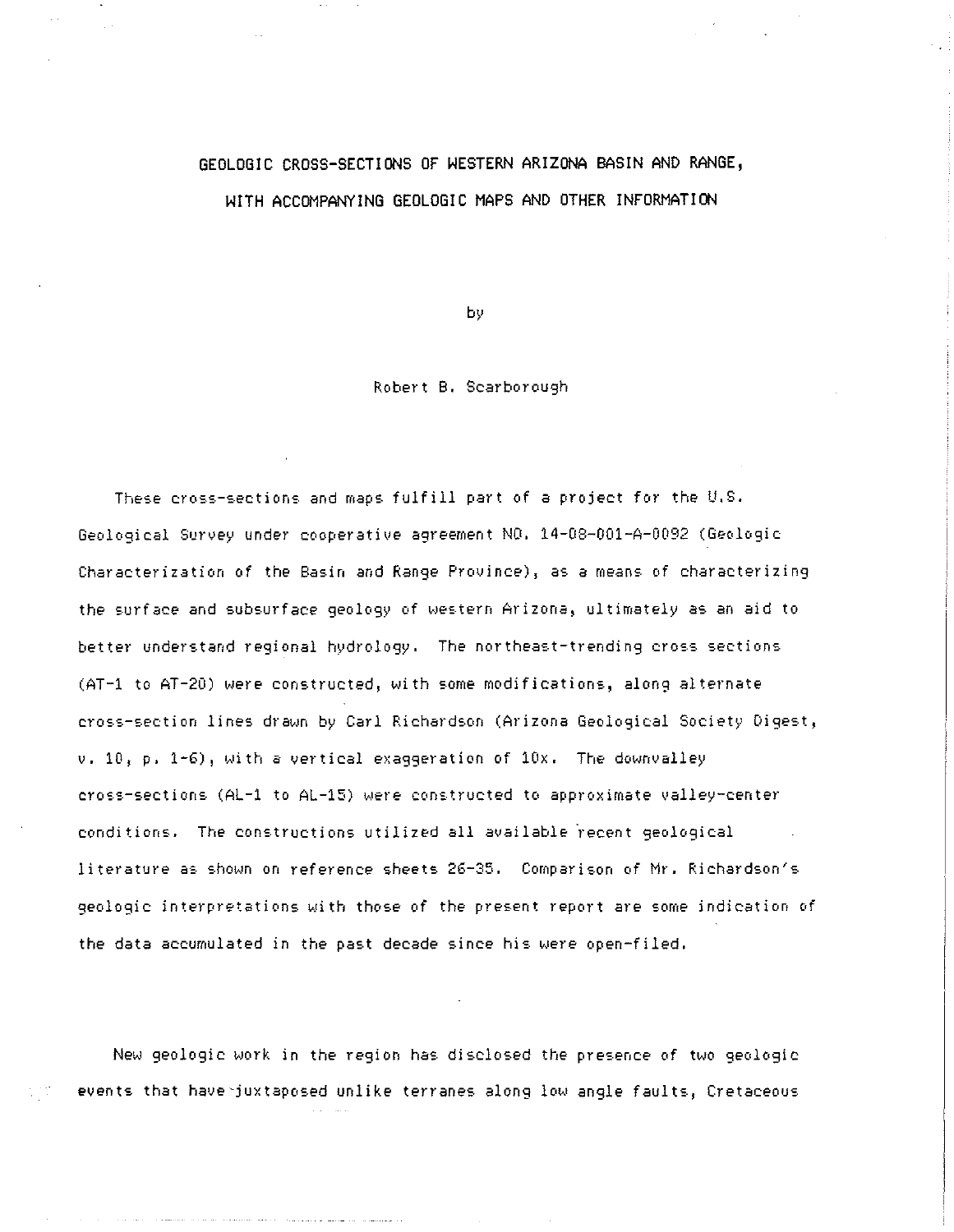thrusting, and mid-Tertiary detachment. The geologic complexity, the lack of detailed work, and lack of subsurface information in the region all-make many of the interpretations of fault positions presented rather speculative. In particular, *the* subsurface extent of the Cretaceous thrust terrane, and the overall geometry of the deformation associated with mid-Tertiary extensional tectonics are especially poorly known. In addition, there is much talk at this writing of basement arching having produced structural relief in the region, at least along the line of metamorphic core complexes. So arches have been incorporated in the diagrams where appropriate.

An accompanying 1:500,000 topographic base map in 2 sheets (sheets 2 and 3) shows the position of the cross-sections. The geology used In the cross-sections is depicted as geologic maps in sheets 18-21. Gravity anomalies and basin bounding fault positions that aided construction of basin geometries and depths are shown in sheets 22-25.

 $\sim 3.1$   $\mu$ Acknowledgments: Susan Calder assisted tremendously in initial literature search, data compilation, map compilation, cross-section drawing and general organization of the project. Ryan Anthony meticulously hand drafted the cross-sections. Jon Spencer added some information from his and Steve Reynolds' field area in the western part of the Phoenix  $2^0$  sheet.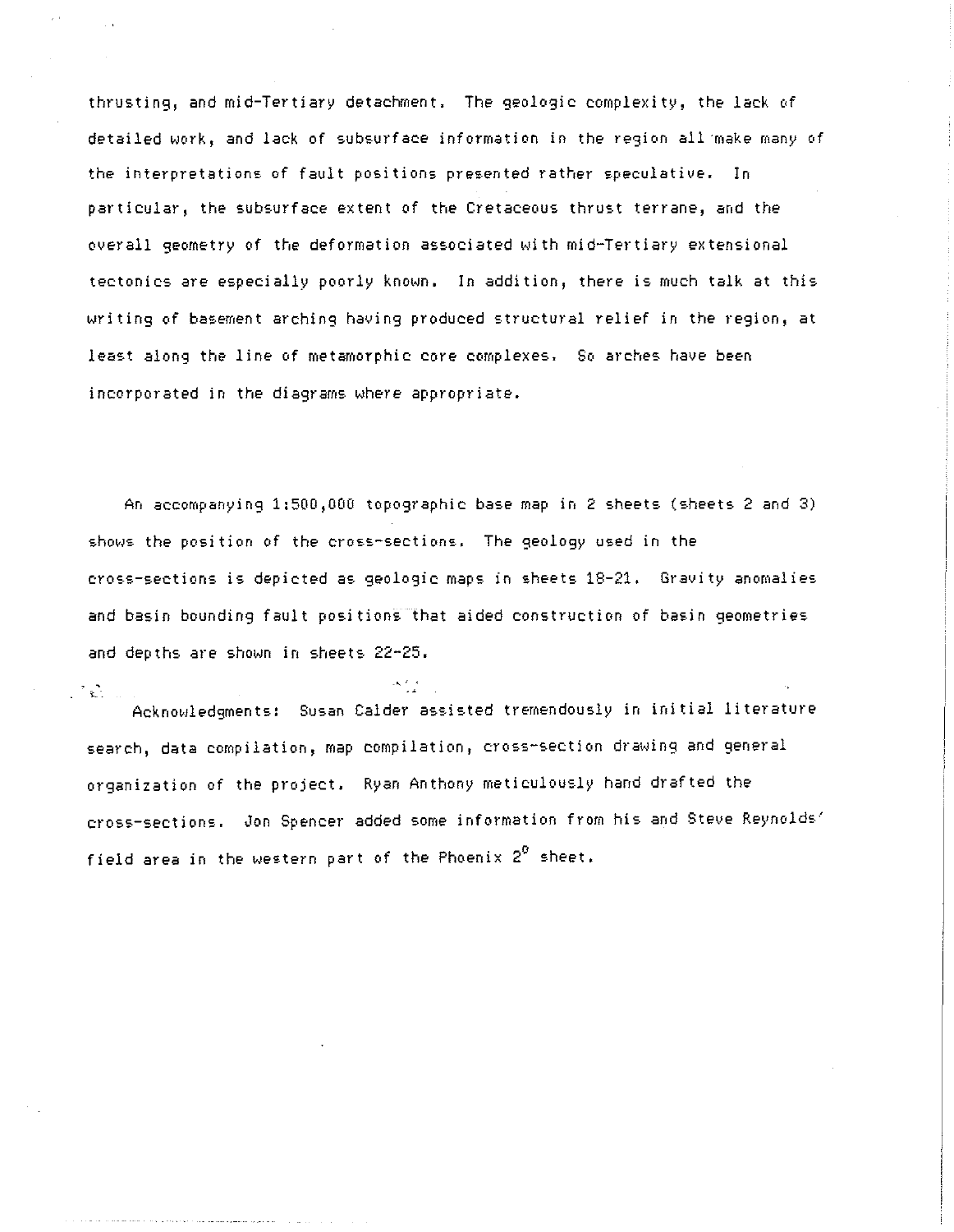Accompanying sheets of this report are numbered as follows:

Sheet # 1 Explanation, legend, and index to maps and cross-sections (reproduced in this summary).

Sheet  $# 2$  and  $3 - 1:500,000$  topographic base map showing cross-section lines.

Sheets  $\#$  4-17 - Cross-sections, horizontal scale 1:250,000.

Sheet # 18 Las Vegas - Kingman - Williams Sheets geology.

Sheet  $# 19$  Needles - Prescott Sheets geology.

Sheet #  $20$  Salton Sea - Phoenix Sheets geology.

Sheet # 21 El Centro - Lukeville Sheets geology.

Sheet # 22 Las Vegas  $-Kingman - William$  Sheets gravity and faults.

Sheet  $\#$  23 Needles - Prescott Sheets gravity and faults.

Sheet  $\#$  24 Salton Sea - Phoenix Sheets gravity and faults,

Sheet  $\frac{*}{25}$  El Centro - Lukeville Sheets gravity and faults.

 $\bullet$ 

. .

Sheet  $\frac{4}{3}$  26 Index of published geologic maps in western Arizona ander au Northear is troch mar de William dans d  $(1:1,000,000,$ scale).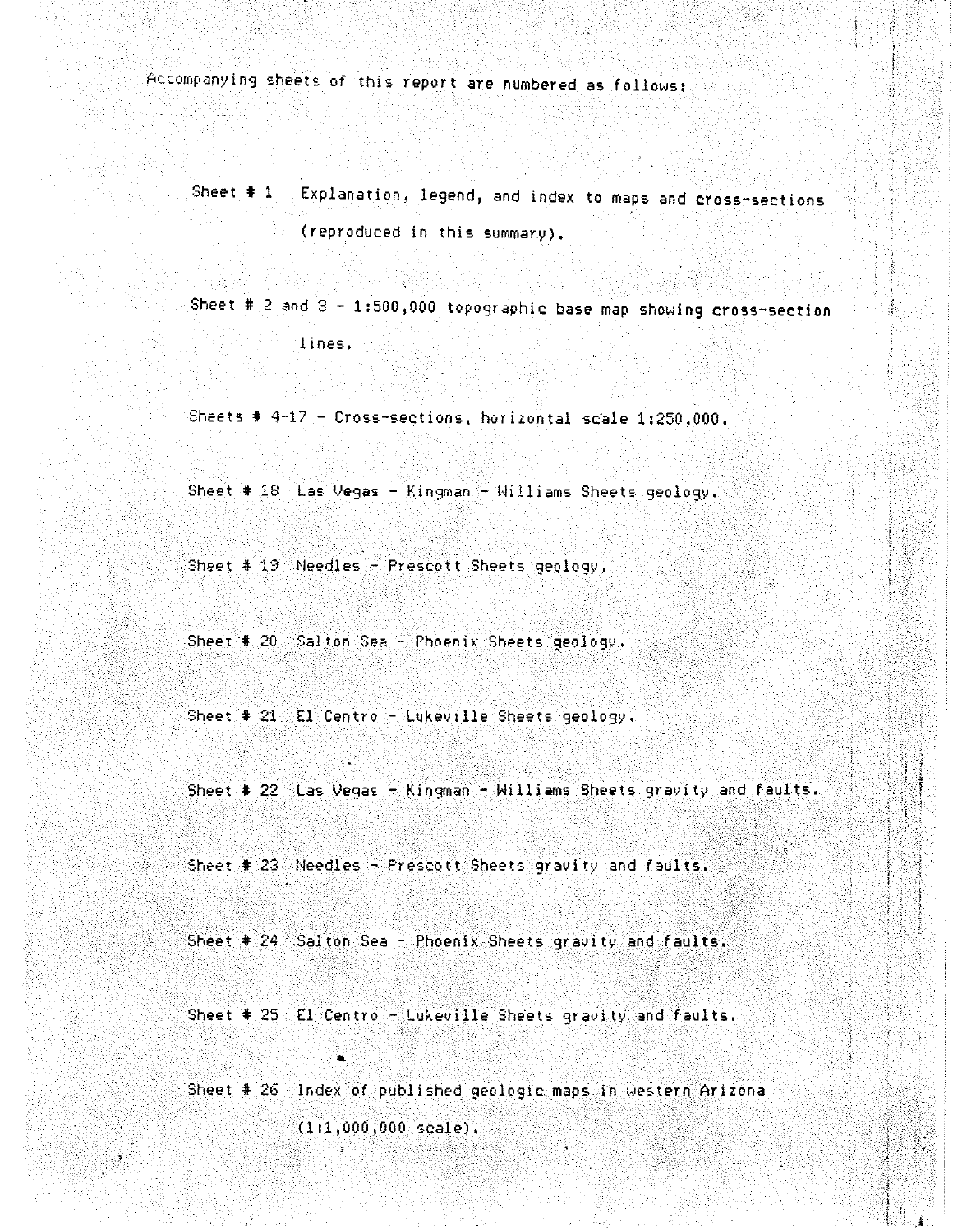Sheet # 27 Location map of cross-sections, wells with stratigraphic information, and theses and dissertations on western Arizona geology (1:1,000,000 scale).

The following sheets, scale 1:250,000 indicate map areas covered by all published geological reports:

Sheet # 28 Phoenix Quad

Sheet # 29 Prescott Quad

Sheet # 30 Salton Sea Quad

Sheet # 31 Kingman Quad

 $\big($  Sheet # 32  $\,$  Williams Quad

Sheet # 33 Needles Quad

Sheet # 34 El Centro Quad

and the company of the company of

Sheet # 35 Ajo Quad

المارا والمحاف المقفوعا والمالم والمحاف

Sheets 18-35 are 1:250,000 scale, corresponding to the horizontal scale of the cross-sections.

 $\sim$  100  $\sim$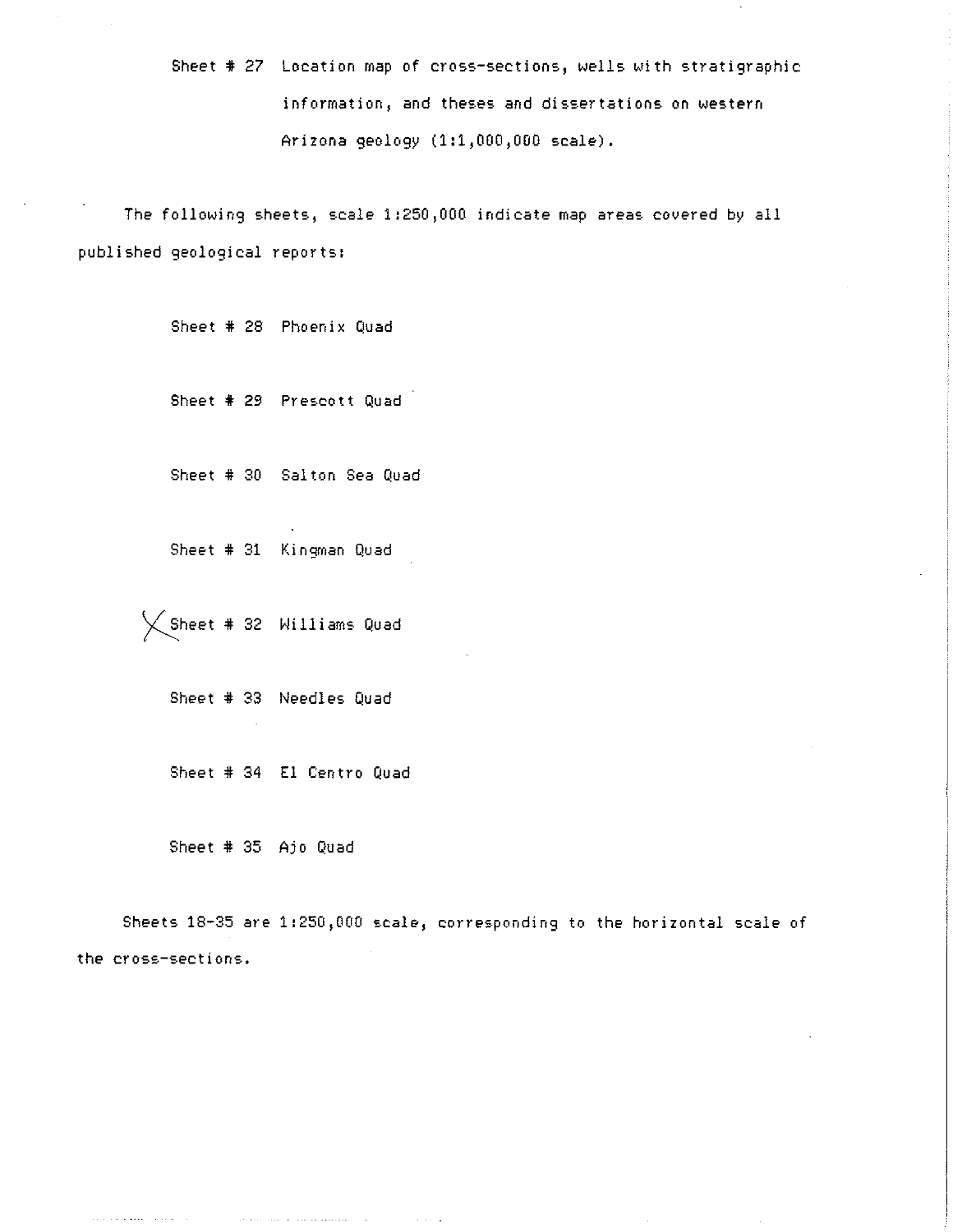Symbol

On

**Cross** 

Sections

- Tpb Pliocene Bouse Formation (basal marlstones, upper interbedded sands and clays; marginal calcareous tufa). (Labeled Plb on 1:250,000 geologic maps)
- Mmf Miocene-Pliocene(?) Muddy Creek Formation (QTs unit named in Lake Mead region). (shown as Mmf on geologic maps)
- QTs Quaternary-Tertiary (undivided) sedimentary rocks that fill Basin and Range grabens or half-grabens, mostly post-12 m.y. in age; consist of piedmont gravelly facies and valley center fluvial, lacustrine, and playa facies. Evaporites (halite, gypsum, anhydrite) are locally **common.**
- Mie Miocene dikes, plugs.
- Mib Miocene basaltic rocks. 15-2 m.y. old.
- Tb Tertiary basalts, 23-17 m.y. old.
- Tv Tertiary volcanics (andesites to rhyolites, flows and ash-flow tuffs, domes; with minor intercalated volcanoclastic sediments and basalts).

Ti Tertiary intrusive plugs, domes sills.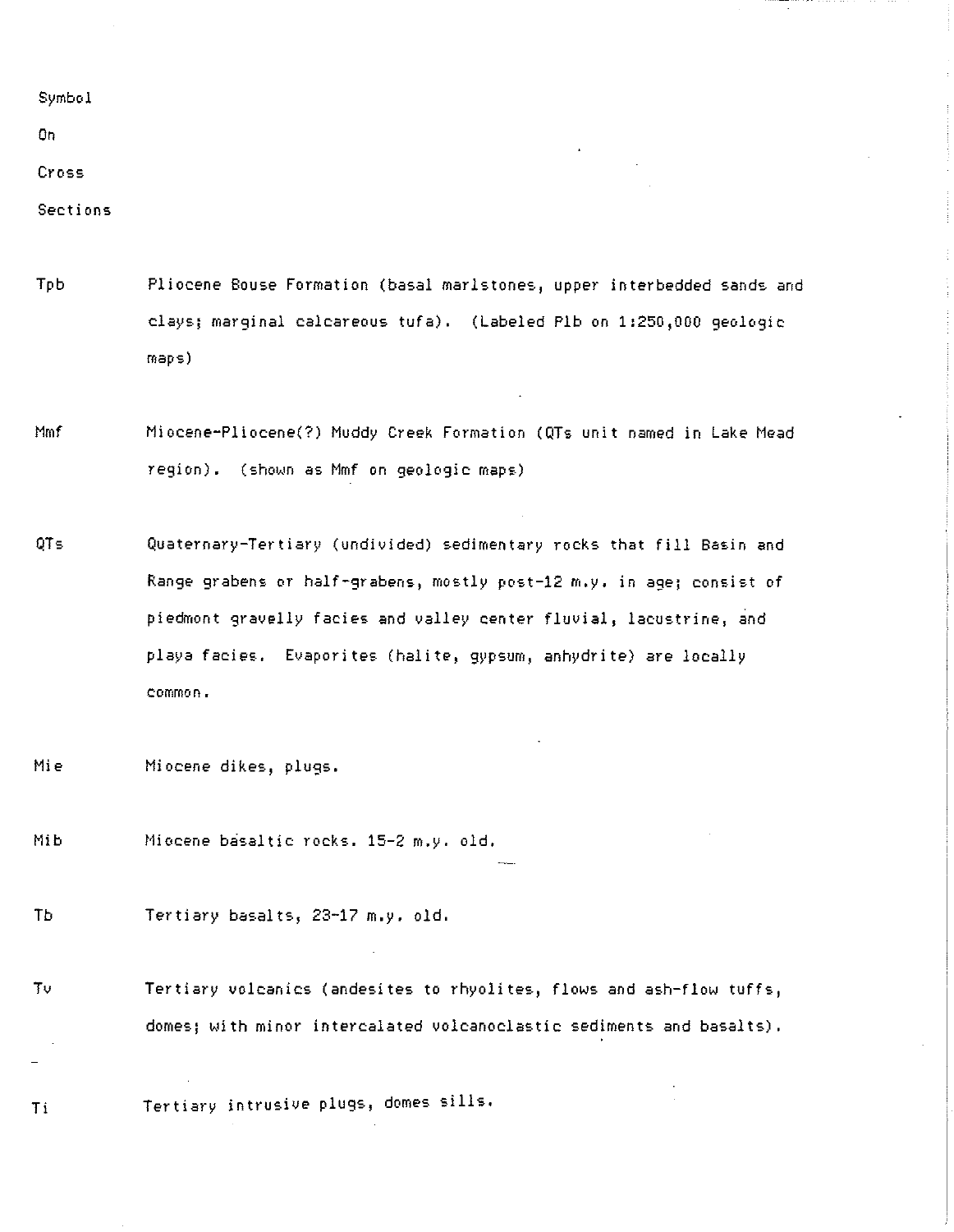Ti Tertiary intrusive plugs, domes sills.

Ts Tertiary sediments, undifferented; contained in, or under, *Tv.* 

Ki Laramide silicic plutons (granites, few diorites), 85-45 m.y. ages.

KTm Cretaceous-Tertiary mylonitic gneisses ( $*$  see description below).

Mzs **Mesozoic sediments (sandstones, conglomerates, 001canoclastic sediments,**  minor evaporites-gypsum.

Mv Mesozoic volcanics (rhyolites-rhyodacites, containing flows and ash-flow tuffs) •

t1g Mesozoic (Jurassic ?) granites.

Mm Mesozoic sedimentary protoliths metamorphosed to quartzofeldspathic schist, etc.

PM Complex tectonically interleaved Paleozoic and Mesozoic sedimentary **rocks.** 

pz Paleozoic sedimentary rocks (sandstone, calcareous sandstone, limestone, shales), now metamorphosed for the most part to equivalent metamorphic rocks.

pCg Precambrian granites-quartz monzonites (~ 1400-1700 m.y. ages).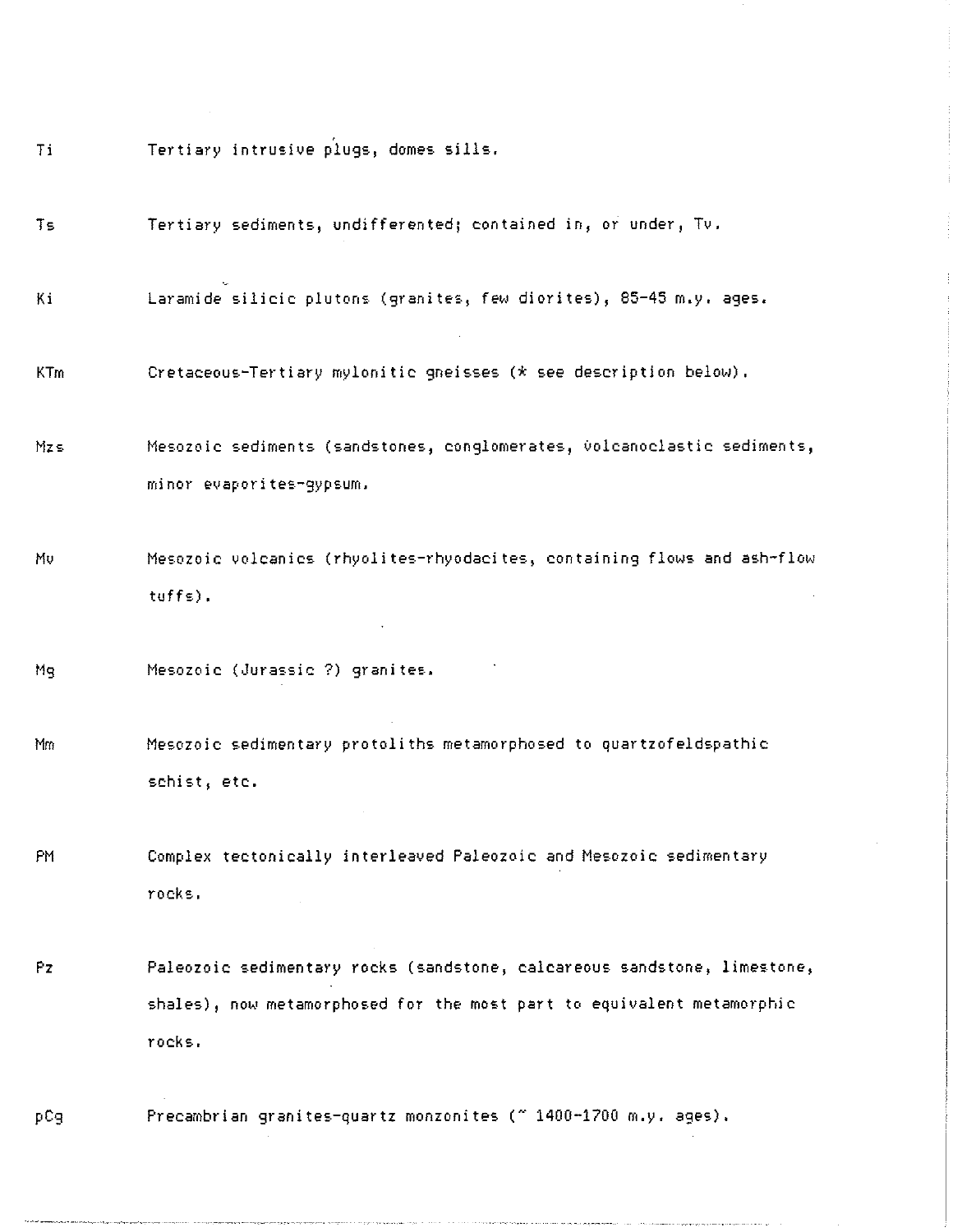Precambrian metamorphic rocks (gneisses, schist).

pCv Precambrian volcanics, now metamorphosed.

Notes on rock units:

Small plugs, etc. enclosed with Tv or Tb terrains that are labeled "Ki" are all 'Ti'. True 'Ki' is found in Ajo and El Centro Sheets (Southern Arizona batholith) and in Williams-Kin9man sheets as moderate-sized 9ranite plutons.

 $*$  KTm -  $\blacksquare$  Zone of ductile shear immediately below extensive detachment fault zone(s), perceived to have been produced in Laramide (7)- middle Tertiary time by either compressional or extensional tectonics; produced "9neisseE.' from protolith rocks includin9 M9, pCg, pCm, Pz, and PM. KTm rocks now warped into northeast-trending anticlinal arches and exposed in certain ranges (Buckskins, Rawhides, Harcuvars, Harquahulas, South Mountain, Santa Catalina-Rincon-Tortolitas). The Arching-uplift event took place before hi9h angle Basin and Range faultin9, probably *N* 25-13 m.y. ago.

Note on depth of Qts 'basin fill": Depth ranges of QTs (numbers given in parentheses within QTs areas on cross-sections) are best guesses based on (1) depth to bedrock map of Oppenheimer and Sumner, (AGS Digest v. 13, p. 111-), (2) drill hole data, and (3) basement outcrop patterns. Gravity data points are relatively scarce in parts of western Arizona (as seen in Oppenheimer and Sumner) and so corresponding basin details are lacking. True depths of QTs are usually (not always) rather more shallow than gravity maps indicate, probably due to buried thicknesses of li9ht Tv and Tvs units, above crystalline 'basement'.

pCm